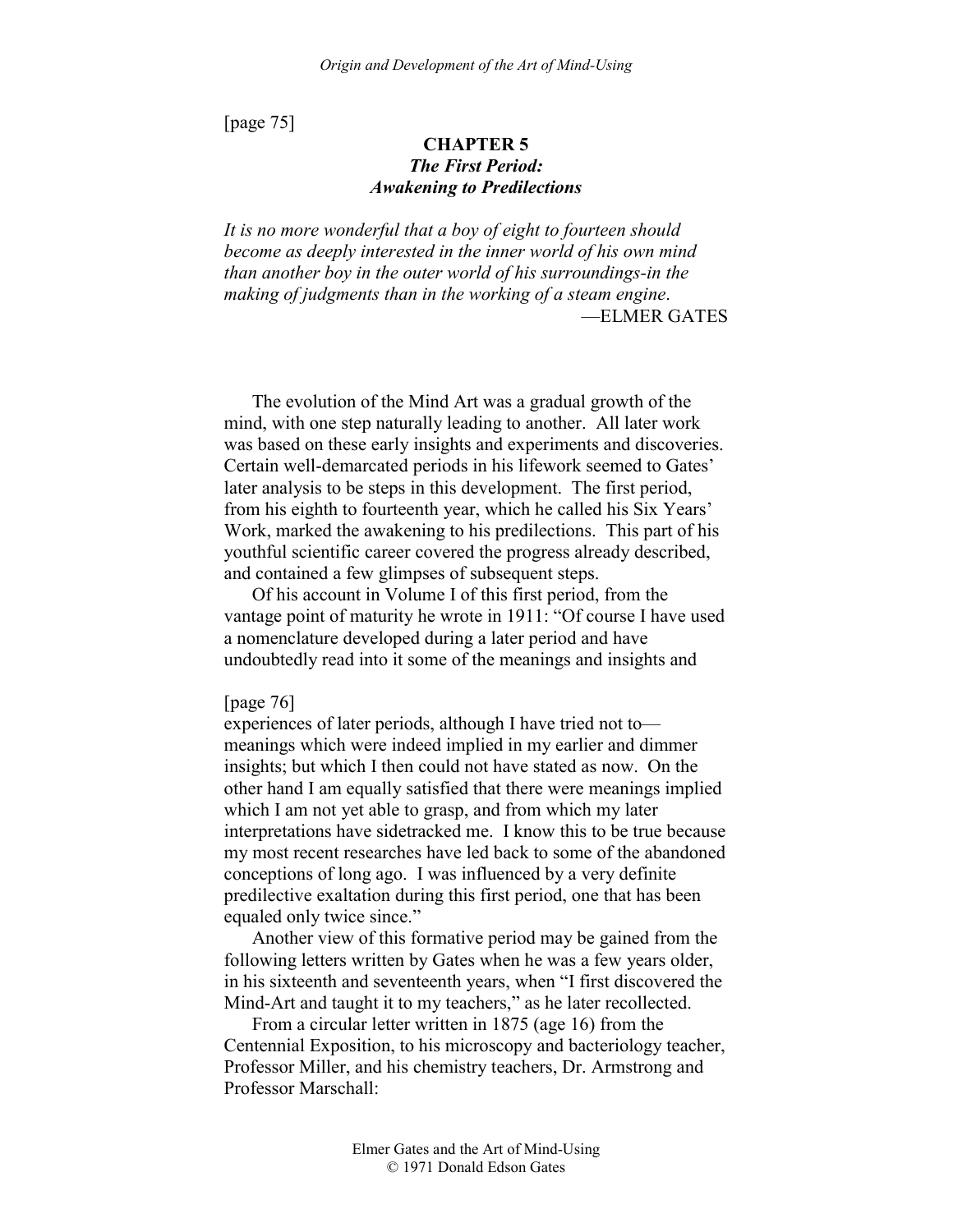"It does not follow that because the mind has evolved to a sufficient exactness in its knowledge of its environment to enable it to survive that the knowledge is really true but only sufficiently true to enable it to survive, and that it really may not be true as known. The mind may, for all it knows, not be sane but only sane enough not to become extinct. For ages man believed that the sun rises in the east and revolved daily around the earth, and yet that mistaken notion was sufficiently true for the world to live by at that time, but not to lead to the further knowledge required by modem man and his astronomers. For a time that false knowledge became a hindrance to progress; and there are numerous other examples. How do we know, after considering the hundreds of utterly mistaken ideas that have led the world, and remembering its wars and cruelties and all the horrors of the past, but that the mind is incapable of getting true knowledge and is insane? In some way the mind has to prove itself sane before we can implicitly trust to its conclusions, and it has

### [page 77]

to find *in itself* (and nowhere else) the credentials of its sanity. This is one of the greatest of the problems that confronts the world and it is Mind that must solve that problem about itself.

 "I have dim insights which give me hope that the mind may solve it, and see it is not a problem of logic but a much deeper and prelogical one. I see also that I must continue my experiments on animals until I find if the mind-activity can create structural changes in the brain. I must feel sure on this point before I can continue my original thinking . . . that will settle many questions."

The next year, after returning from the Exposition at Philadelphia, he wrote to Major Powell:

"Your questions go to the heart of the matter; scientific method is not yet out of its swaddling clothes, and is being brought up on the bottle and by incompetent nurses. I see that it is capable not only of being greatly systematized and improved but revolutionized and extended into new kinds of scientific method a work which I have already commenced by applying the present crude methods to the laboratory study of scientific method (in which I am, I believe, the first specialist) and then propose to apply my improved and extended scientific method to the further study of scientific method ... and I suppose I shall keep on doing that all my life. While I do not need such splendid encouragement as you have given me I assure you I greatly appreciate it, adding enthusiasm to my very strenuous labors. Out of this improved scientific method I am developing an art of scientific method and the application to research has inaugurated a new method of research and of education into whose care and guidance I would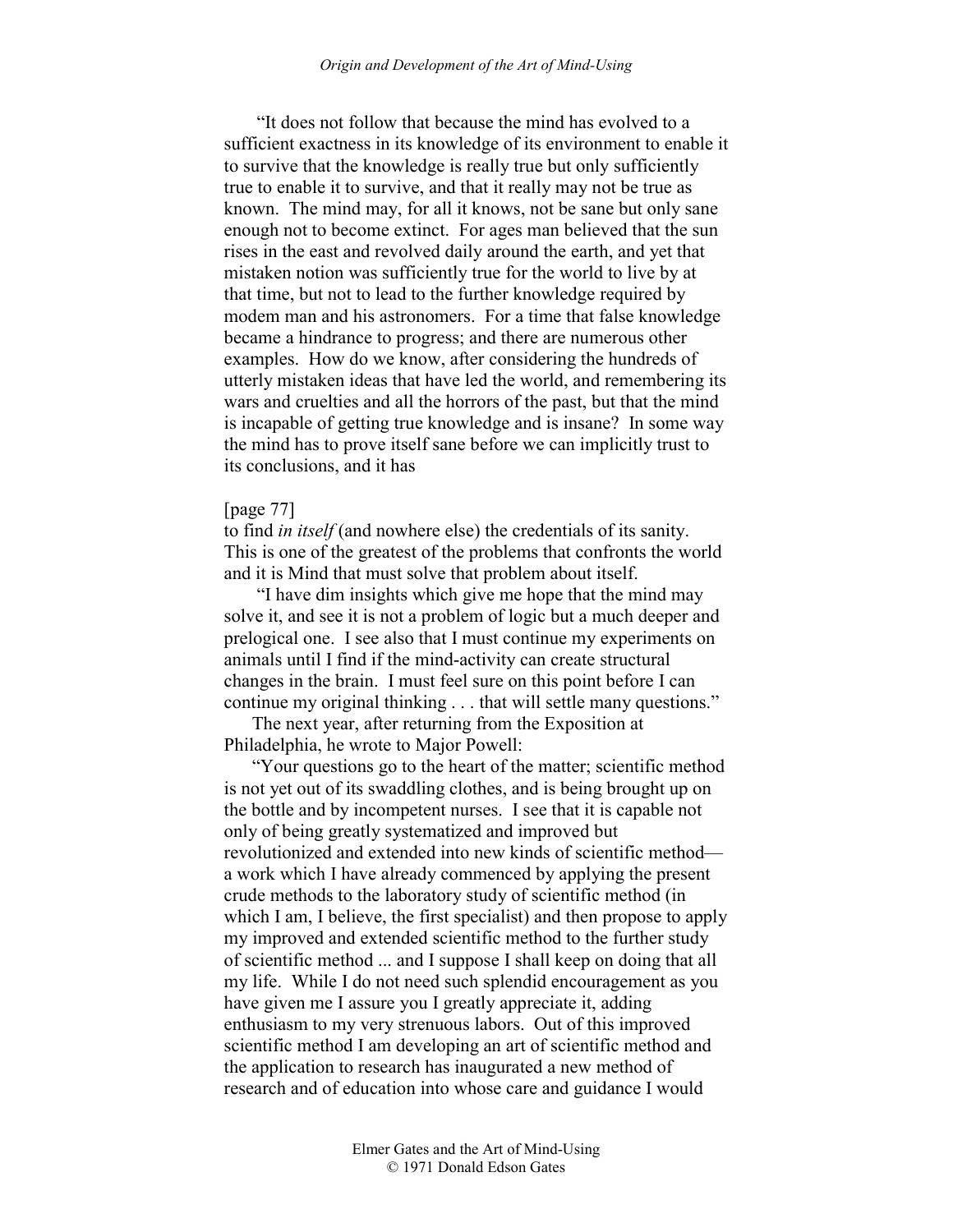like to leave the world. Is that audacious and ambitious and courageous enough to suit you? I have just re-turned from the Centennial Exposition, as you know, where I saw the 'Modern Wonders of the World,' from Bell's telephone—which is not considered a wonder—up to the great steamship 'with a compass like a conscience'; and I said to myself that the next semicentennial, if my plans get started in time, will comprise as part of the exposition my proposed demonstrative

# [page 78]

exhibit of the New Science Teaching and New Method of Research, by which Mind, the greatest force in the world, will have been harnessed just as we have already harnessed electricity.

"This study of that kind of mental method which constitutes scientific method must be based on a study of *successful* mental activity. The really instructive way to study birds and animals and butterflies is not to kill them and fill museum shelves with dead creatures but to study them when alive and doing the main things that constitute, for them, according to their degree and special evolution, successful living. The same is true of man; we need to study his highest and most important kind of mental activities *while* engaged in doing them. Those persons must be studied who have ability to do those things better than average, and as the most important thing man can do is to *discover more knowledge* (it must be validated before we know it is knowledge) for his guidance, and to attain a higher and more stable character and personality, and hence I shall make a laboratory study of scientific method in persons (geniuses) while they are making and demonstrating and teaching and applying knowledge; and hence I have my lifework (and plenty of it) marked out for me.

"I see it will have to consist quite largely of a study of my own mind while discovering and inventing, not only because I happen to have some facility in these matters but because my mind is the only one to which I have direct access and from which I can get 'inside information.' I shall be able to do this better than my predecessors in psychology because of the new and experimental introspection which I discovered several years ago while making my tabulated study of 'judgments' about which I wrote you."

Major John Wesley Powell, philosopher, scientist, explorer, director of the U.S. Geological Survey from 1881 to 1894, and founder and director of the Bureau of Ethnology, is well remembered today because of his outstanding contributions, his colorful exploration of the Colorado River, and his vigorous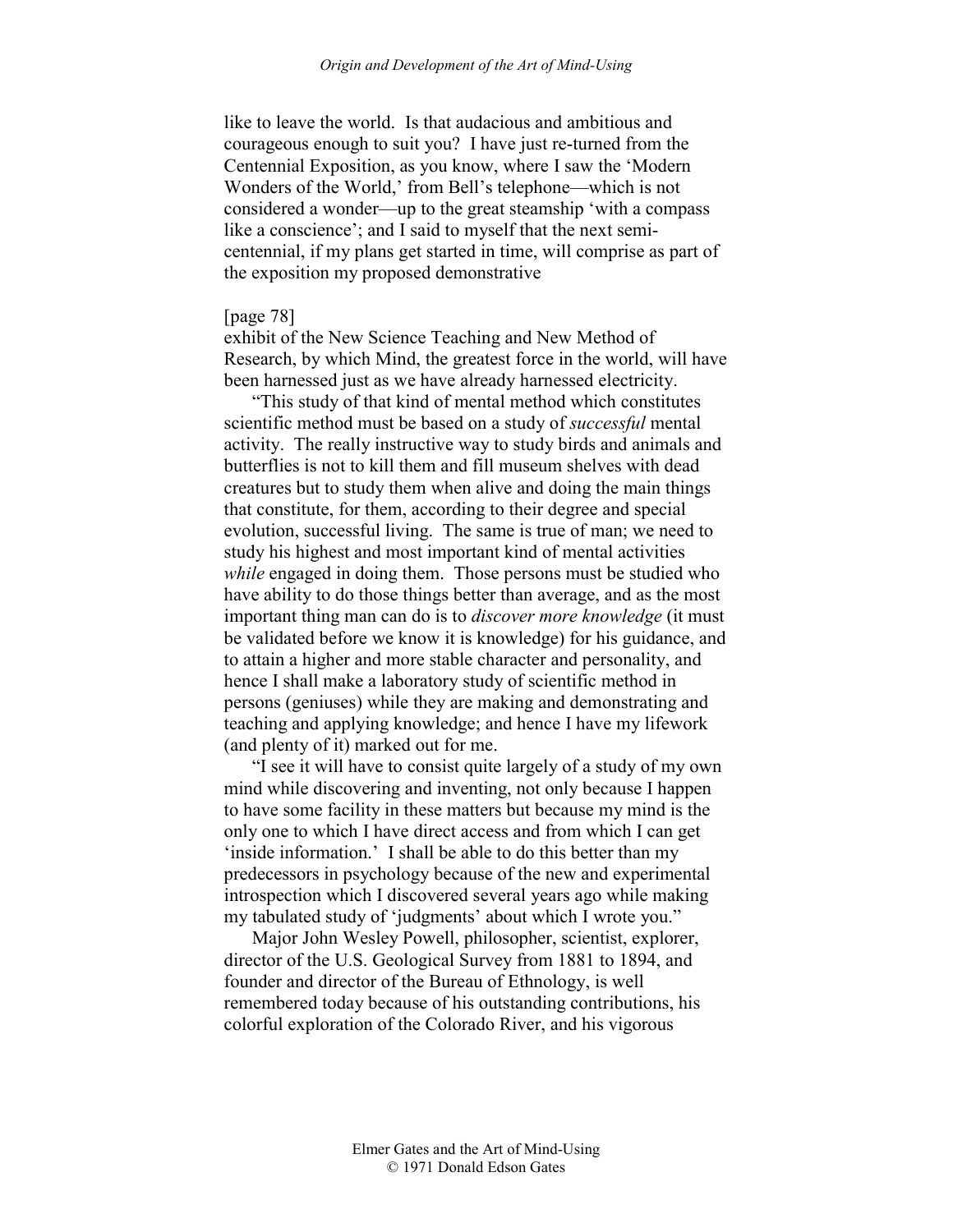# [page 79]

personality. His biographer, Darrah, said that Powell was undoubtedly one of the great men of American history and that during the nineties he was without question one of the best known and most influential scientists in North America. Powell wrote: "I have been out many times to see my friend Elmer Gates at his researches, which I think of the highest importance. I saw him turn sunlight directly into electricity, charging a storage battery. I saw him successfully demonstrate his double microscope to Langley and Tom Reed, whom I took out to his place. I have read his psychologic manuscript, four thousand pages of it, and have seen some of his demonstrations. I think he is doing more for education and research than any man in the world has ever done and his discoveries will revolutionize philosophy."

From a letter at age seventeen to his Uncle Jesse, Gates wrote: "You need not concern yourself about my overdoing the reading and thinking and experimenting business; if any wrong comes of it you will be *particeps crimini*s, for without your purse I would have had much less experimental research to guide me. The worst thing that has happened to me is the acquisition of certain deep convictions (inlook and outlook) which make my relatives and friends unhappy all except you and Virginia and Gunder—because they fear I am straying too far away from the sacred dungeons. Even you, my dear uncle, are a little apprehensive, but I predict if you live long enough you will see that my lines of thought and research will be recognized as a Light set on a Hill, bright enough to drive most of the Darkness out of all the mental dungeons of the world (if given time enough); and I am perfectly sure that the real truths about 'God, Freedom, and Immortality' will not lose by deeper and higher knowledge ...and whatever is not truth, what do you want with it anyhow? For my own peace of mind I just had to sift the wheat from the chaff with my own kind of sifter, even if great piles of chaff did nearly smother me now and then (and you too!). In escaping from the traditions and beliefs into which I was born, I found myself afloat upon a tumultuous stream of opinions and speculations, but thanks to favorable influences and freedom of

### [page 80]

thinking I had the guidance of experimental research and my early in-sights into validation, but it was a difficult struggle and I had good health and unquenchable enthusiasm and good friends. In my skepticism I went further than your Kant or Descartes to doubt the sanity of the human mind itself. . . . It was my opinion, as you remember, that the mind must find its credentials for proving itself sane. Well, I see that the mind can, by methods clearly outlined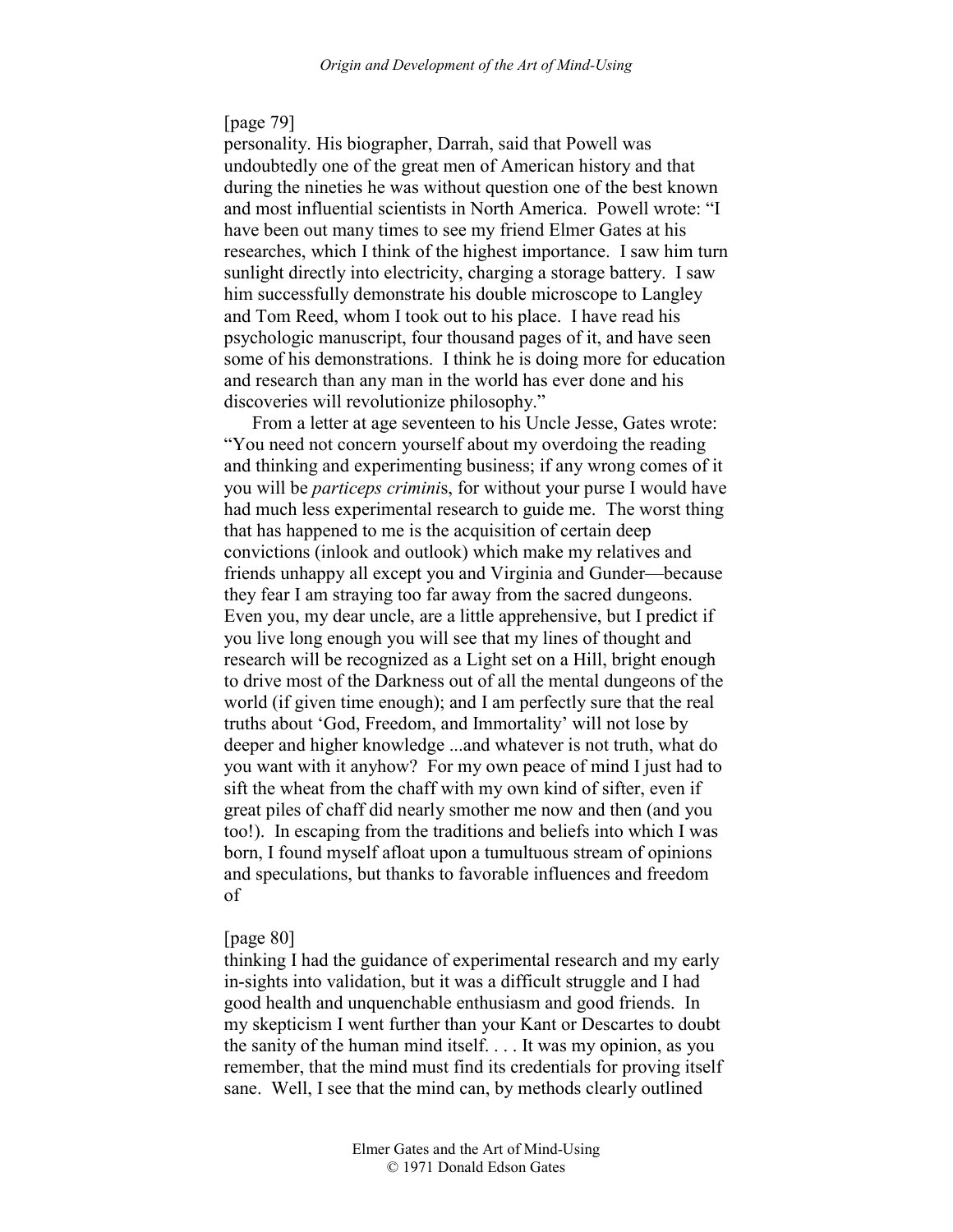before me, perform that service for itself and for humanity, if it is fully unhampered in its thinking, and if it will make the researches which I see must be made and I shall see that they are made."

From another letter to Uncle Jesse: "I have therefore concluded that the ways by which the world has been managed are destined to be replaced by better ways: that instead of attempting to settle its great problems by an appeal to precedent and belief and speculation and opinion they will ere long be actually settled by the method of science—by demonstrated and tested and validated science; and that the time will come when science will be our only guide. It should be a world duty to put our main public energies, not to political and national squabbles but to getting together the world's accumulated knowledge and freeing it (by the new validation which I must develop) from all that is not true and carrying on research for the discovery of more knowledge and providing facilities for its more widespread teaching, in order that teachings that are really true should begin to exert their wise influence in the minds of the leaders and multitudes of the earth's inhabitants, instead of being misled by so much that is false. As I look at the problem of world-government it is primarily a matter of right knowledge and feeling and aims. Science should be taught thoroughly to the few ablest persons in the world so they may make better leaders, and just enough of the sciences and arts taught to the multitudes to enable them more easily to make a livelihood and live more satisfactorily. The leaders of the various kinds of affairs require not merely the equivalent of a university course but a more complete course of instruction and one especially directed toward a

# [page 81]

training in the best known methods of scientific research and validation, so they may depend for guidance not on precedent or authority but on scientific method, and this course should omit those who have not the highest ability and character. The few millions of the second kind need a direct and quick method, and facilities for learning just as much (and only as much) of these sciences and which will help them most in their daily occupation and habits of living; and thereby science will begin to illumine the minds of the masses and slowly begin to lead the world.

"The world confronts us with many serious and urgent problems other than political, and the only safe guidance is true knowledge and to get it we have to *depend on the mind* and the right using of it, for there is naught else upon which to depend. Hence the foremost task of man is to study the mind and learn its nature and the laws of its successful activities so we may use it more effectively in doing the work which the world must have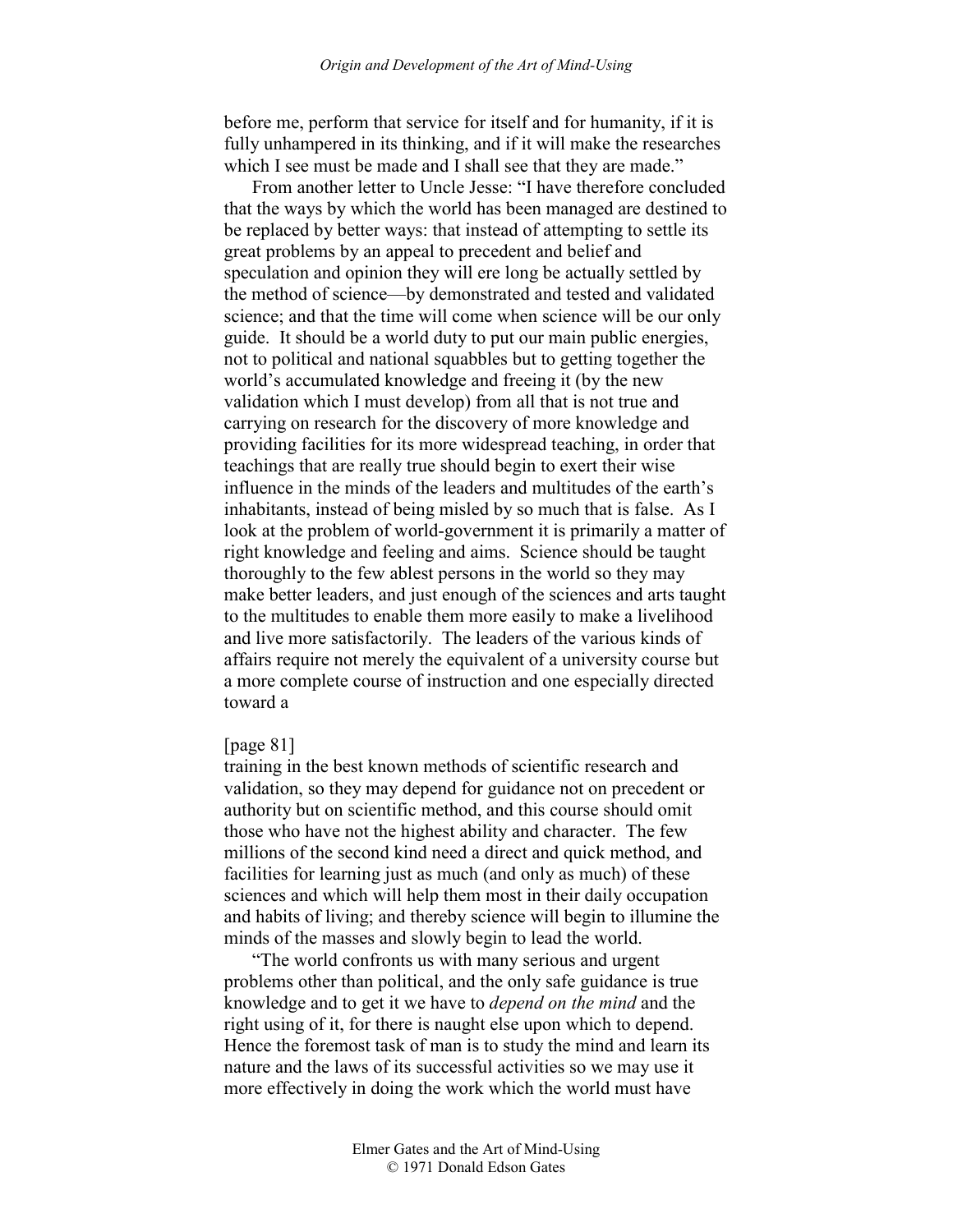done to enable its inhabitants more fully to attain a long and happy and useful life. That is, the responsibility for the right management of the world rests *solely on mind*. It is the experimental study of mind and of the most successful ways of using it in satisfying our normal feelings, desires, emotions, aspirations, sympathies for others, and to the attainment of skill in doing what we have chosen as our occupation; it is to this subject that I shall devote my life as my specialty. If we fail in attaining success for individuals or for the world it will be because the mind fails to discover the knowledge and mental methods needed for success; we have no guide but mind and the true knowledge it may discover. As the world does not yet know enough science nor the best ways of discovering it and is not making a world work of the business of discovering, it is our greatest opportunity and highest duty to make a scientific study of scientific method, which is of course, correct and successful mental method."

It was during this period that Gates began his study of the mental habits of inventors, discoverers, and thinkers of the past

# [page 82]

from their biographies, and of those of the present by personal interrogation and observation. He experimented "in many machine shops, workshops, studios, offices, instrument stores and manufacturing establishments; studied professional men and women, skilled laborers, talented people and geniuses; artisans of all kinds and races engaged in their skilled trades or vocations." In the light of his experience and psychologic principles he collected and systematized whatever was normal and best in their mental habits and methods. He investigated carefully over one thousand people of extraordinary minds who, in no single instance after a discovery or invention, did not at once proceed to violate some fundamental psychologic or physiologic law of further success. He never met investigators who were in surroundings that favored efficient work. When questioned about their mental methods, these investigators were at a loss to describe them, never having thought about their work in that manner. Most dwelt on theories and hypotheses and statements that might or might not have been true. It was therefore necessary to rely mostly on the only mind to which he had direct access—his own. This study continued in a lifelong interest in the habits of workers of every kind; Gates could talk to anyone and find common ground and learn something about that person's work.

The intense zeal with which Gates sought knowledge continued from this period, from those early years when he "read everything," to maturity, when he read only "the best recent culmination of science." He noted how he "waded through"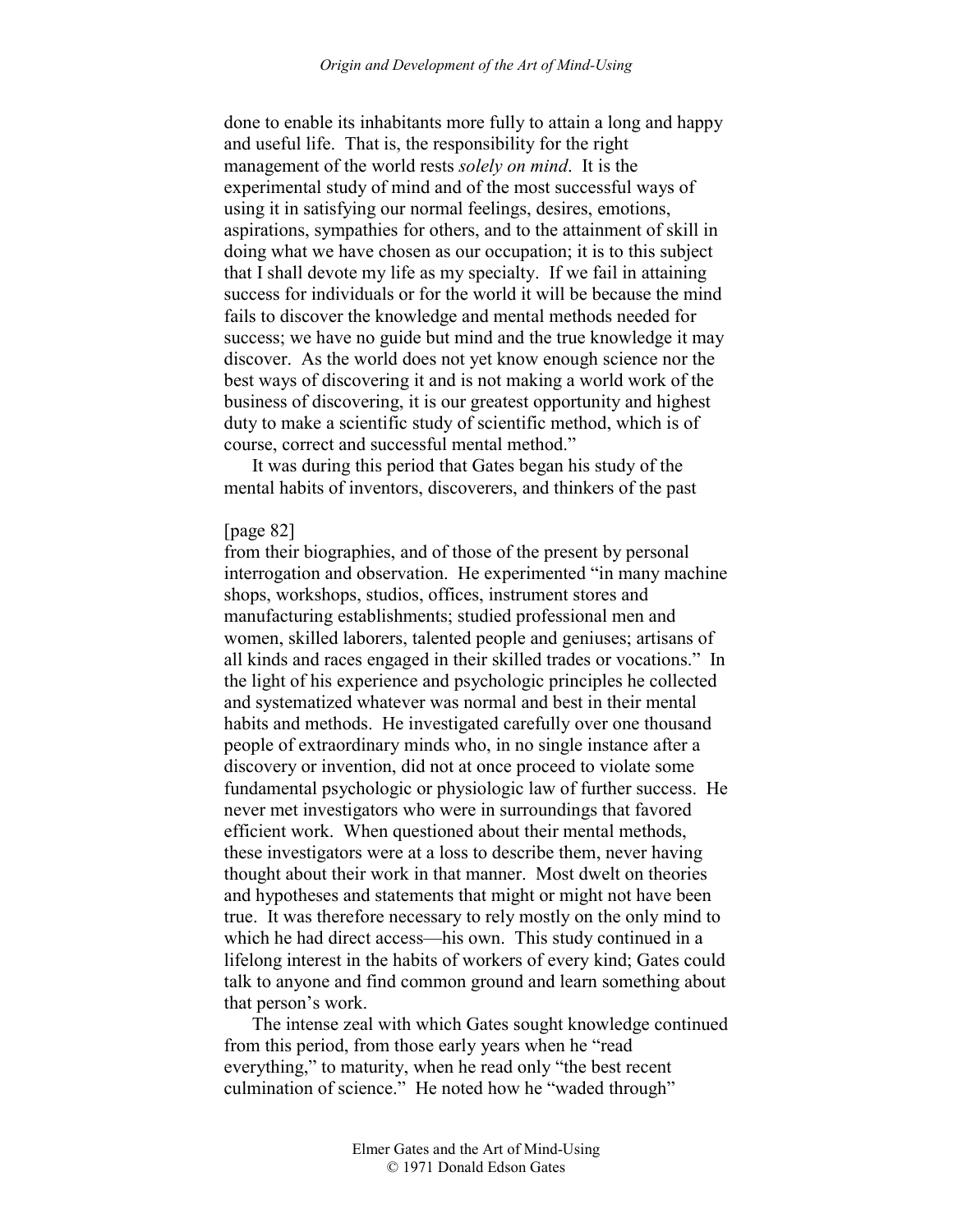English literature, reading several hundred books with all the breathless interest that many find in a novel (he read only one novel, Eugene Sue's *Wandering Je*w); how he studied a "little Latin and less Greek"— just enough to translate slowly and use them in coining new words, his chief practical interest. After two years he turned omnivorously to translations of their chief authors and reveled in these ancient civilizations. He improved his French and German to read scientific works, and dabbled in several other languages.

He read eagerly everything on phrenology, mesmerism,

### [page 83]

ventriloquism, hypnotism, astrology, palmistry, necromancy, spiritualism, theosophy, mysticism ("from Jacob Bochme back and forwards"), kabala, and orientalism, with an open mind; but he abandoned hope of truth by these methods.

He recalled how he "plunged into" mathematics, buying thirty volumes on arithmetic, thirty-six on algebra, fourteen on geometry, half-a-dozen on trigonometry, a dozen on higher branches; and how absorbed he was in them for a time, catching a dim sight of one or two new branches. He loved physics all his life, from the time of Well's *Natural Philosophy* to the latest reports, and read over and over the early leading treatises: Ganot, which he "thought through" over twenty times; Deschanel and Everett, and Gage and Barker, ten or twelve times—seeking to discover new bearings on each separate statement as related to the rest of his knowledge (mental content). For twenty years, he studied everything of importance that appeared on such subjects as mechanics, acoustics, thermodynamics, optics, and electrics. He himself made almost every important experiment in physics.

In chemistry he experimentally worked through Attfield's *Pharmaceutical Chemistr*y, Fresenius' *Analysi*s, and Miller's *Inorganic Chemistry and Urinary Analysi*s; and reread several times Roscoe and Schorlemmer, Richter's *Organic Chemistr*y, Watts' *Dictionar*y, and several other books. Chemistry and physics constituted half of his effort for eleven years. (It was later learned informally, during the war when spies were masquerading under Gates' name, that a government investigation rated him acehigh in physics and chemistry.)

The history "craze," he recalled, took three hours daily for six years, and was devoted to universal, medieval, and modern history. Each national history impressed him as a distinct psychologic event in the world's evolution. He followed the history of races from primitives through the great racial movements. He rapidly read several hundred volumes.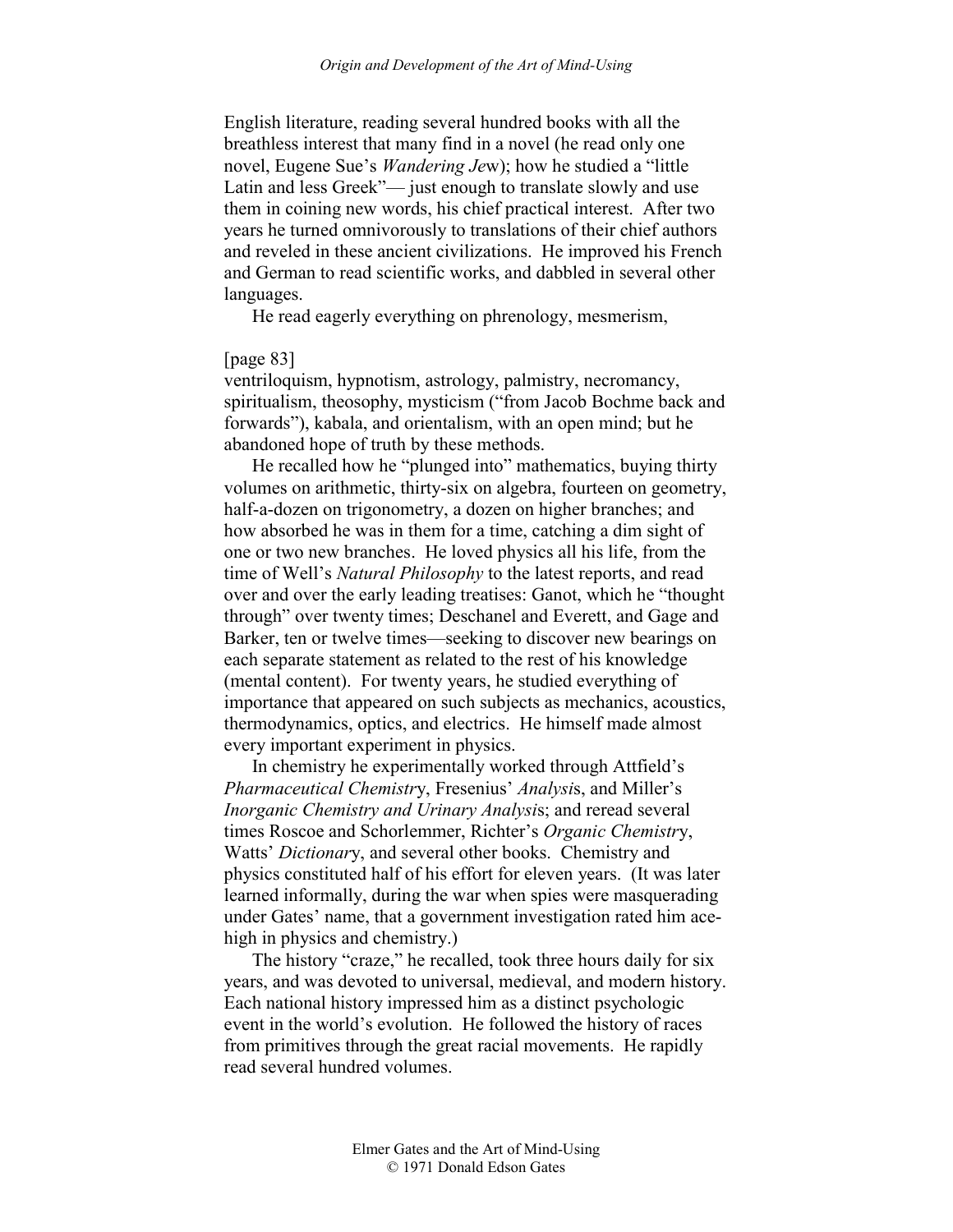In religion, he brooded upon the teachings of the various Bibles, and dwelt upon the strange successes and methods of the

# [page 84]

historic religious movements. He studied them without prejudice because he never preferred or adopted any one, influenced solely by his interior guidance and spirit of scientific research. Early religious instructions only indirectly influenced him. "Their forms and ceremonies seemed crude and cold," he wrote, "compared to my red-hot zeal for truth as knowledge, and my unwavering trust in Mind; their moralities seemed weak to those implied by scientific progress in psychology; their worship lukewarm to my own adoration of THE ALL."

Then came his infatuation with philosophy. He read everything from Socrates, Plato, and Aristotle to Schopenhauer, Fichte, Spinoza, Leibnitz, and Hegel; and from these to Spencer, Darwin, Huxley, Comte, and Haeckel; then to modern Monism, Ward, Powell, and Ladd.

Zoology, botany, mineralogy, crystallography, geology, and astronomy each came in for its share of study, observation, and reading. During the next few years Gates found time to travel to California and camp in its redwood forests during the rainy season to further his study of biology. He loved the sciences.

He dipped into nearly every subject and was able to gather facts from each that bore on his life's mission. He read with unusual speed, knew the art of skipping and of detecting paragraphs likely to yield demonstrable facts. All other statements were rejected, no matter how good the authority. In spite of this vast amount of reading, he rejected nearly all as theory or opinion.

Nearly always while reading in a subject he corresponded or talked with specialists in that field. Undoubtedly that was how he became acquainted with Major Powell and many others. Elmer Gates realized that his eager thirst for facts and his vivid distrust for all opinion and theory and human testimony were a true guidance that led to his later impregnable standpoint. His intimate study of living great thinkers, feelers, and doers revealed that they also abandoned all authorities and trusted to their own minds.

His life became one ever-increasing purpose. Out of

# [page 85]

inheritance and environment came the naive human mind, and by its own efforts to study itself the experimental introspection was discovered, and constant progress continued. He had already consecrated his life to the Mind Art before the close of this first period of his lifework. He attained the significant insight that there were good and efficient ways of using the mental processes, with